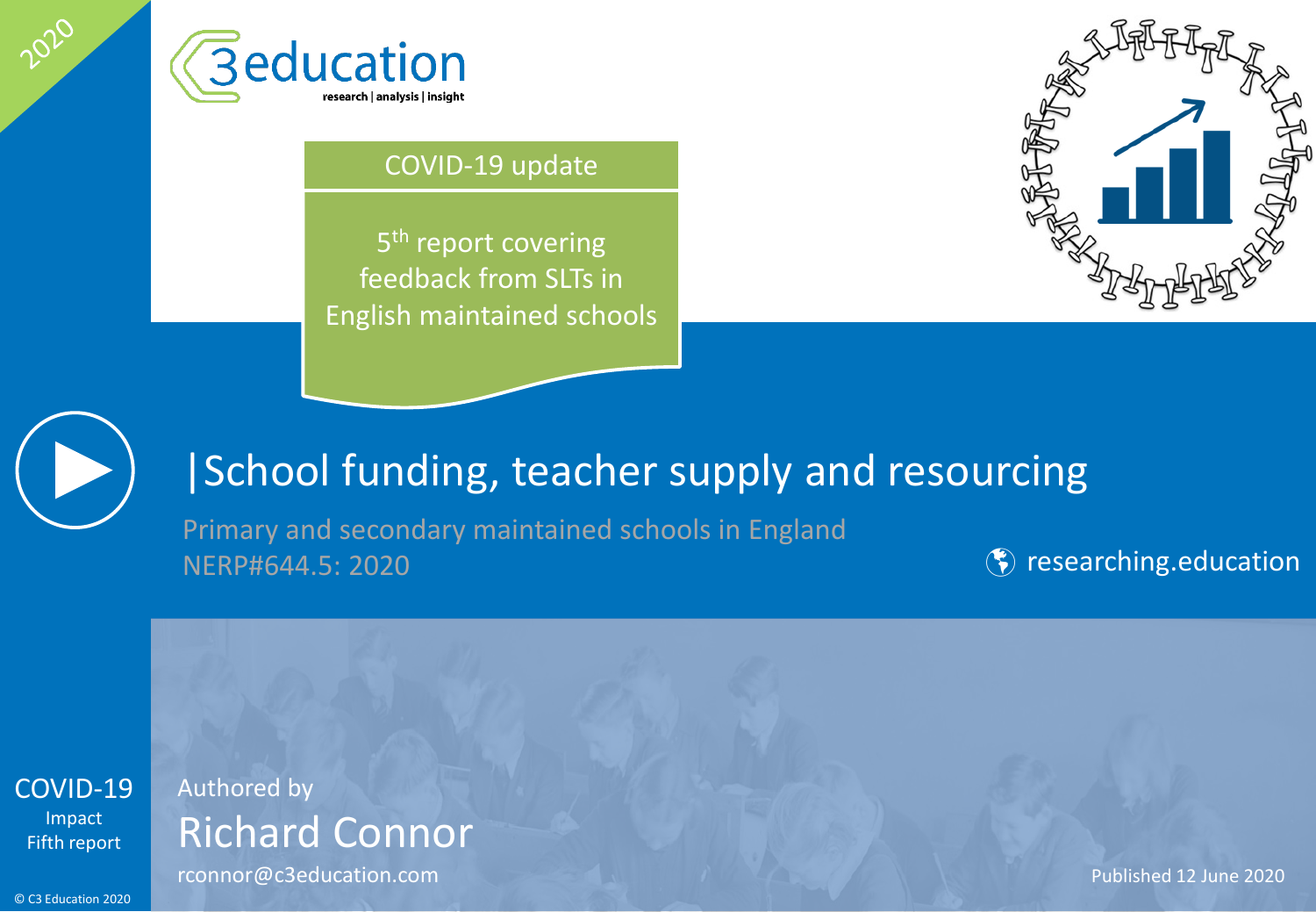





This market update primarily reviews the funding, resourcing and teacher supply situation schools find themselves. Much has changed since senior leadership agreed and subsequently enacted budgets in either April this year (for authority schools) or September 2019 (for academies).

It also assesses senior leaderships views on the impact school closures have had on the possible learning outcomes of pupils.

The research was conducted between 28 May and 7 June and covers the period when schools have begun the process of re-opening, or preparing to re-open.



Intro

[COVID-19](#page-2-0) Impact Fifth report

Intro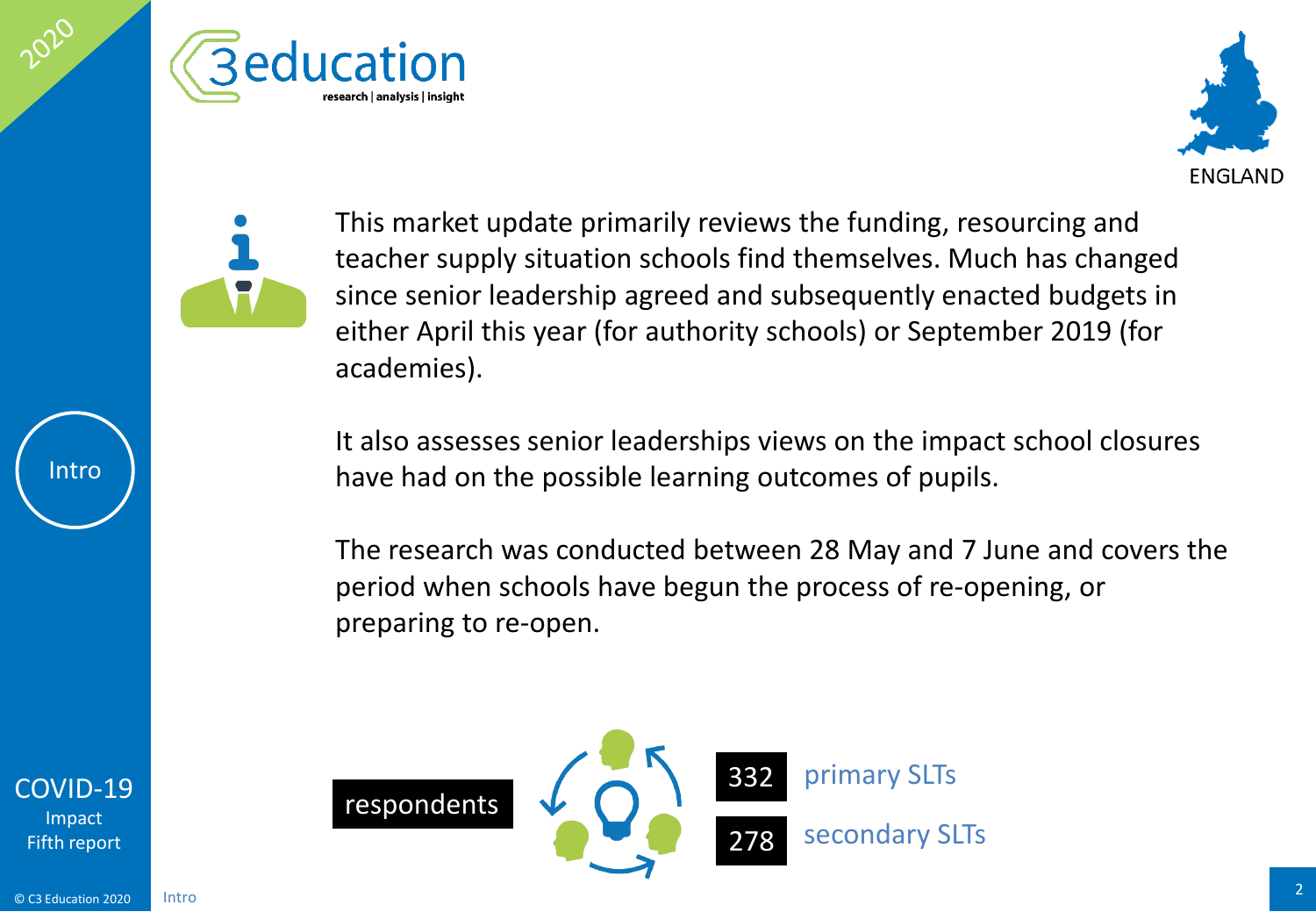<span id="page-2-0"></span>





Half of senior leadership in primary schools are very likely to indicate the majority of their pupils being negatively impacted in their learning outcomes in the short term but few suggest this will extend into the longer term. In contrast secondary leaders fear that negative impacts will likely extend into the longer term.



A fifth of primary leaders are very concerned about staff retention over this summer term. This concern is less likely to manifest itself amongst secondary leadership. Even so, both sectors are more concerned about longerterm teaching staff retention.



Exec

There is a very high prevalence of leadership, especially across secondary schools, that are having to re-work their school budgets to meet the challenges of the current disruption.

[COVID-19](#page-2-0) Impact Fifth report

Exec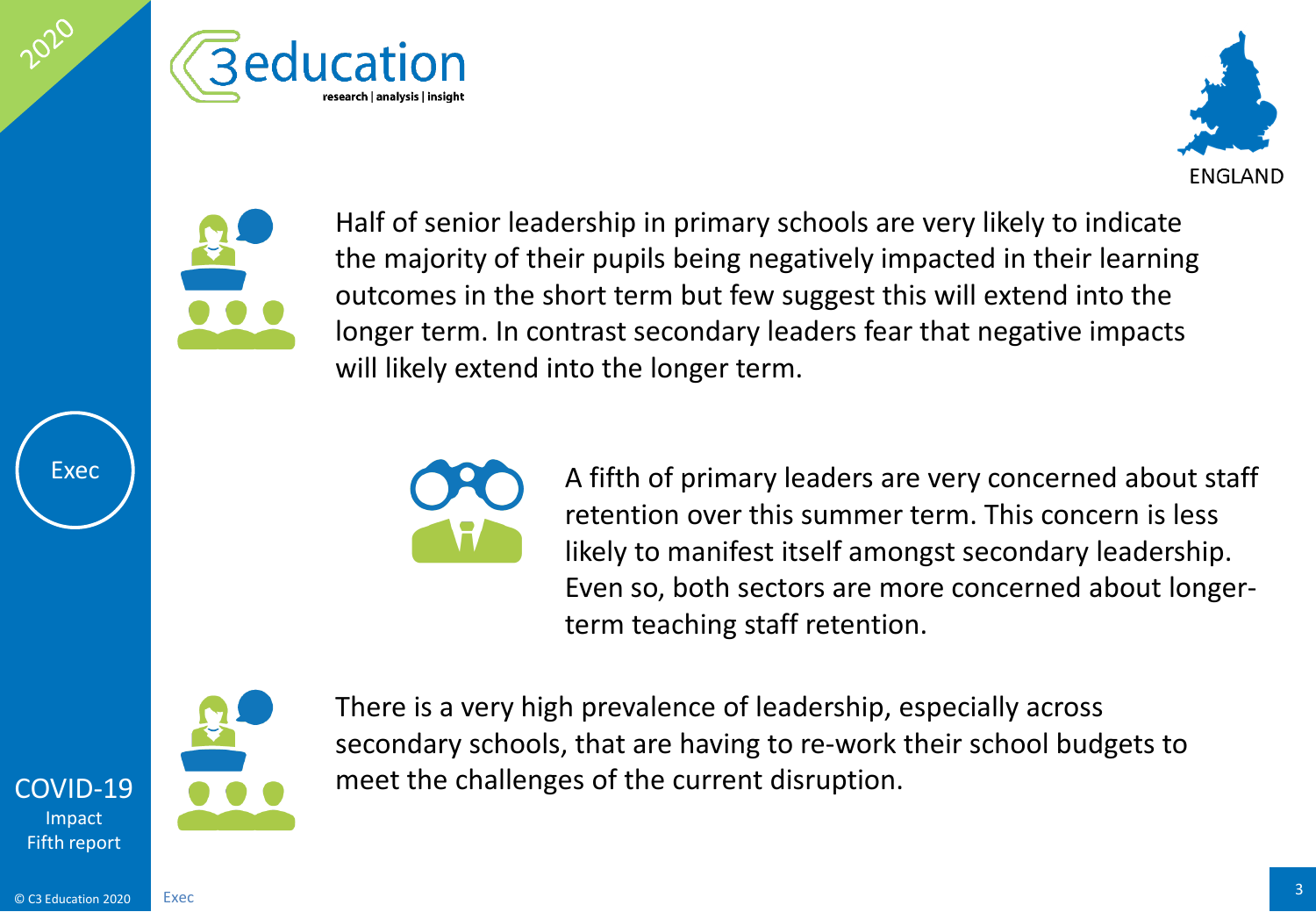





There is a strong bias towards schools spending less on teaching and learning resources than planned prior to the current school disruption. However, nearly a fifth of primaries indicate much more spending. Secondary schools show less commonality in view, with the negative bias in spending looking less extensive.



Up until the end of this academic year, schools look likely to spend less on printed content, classroom resources, furniture and equipment than originally budgeted. In contrast, more spending is likely to exist in categories including ICT hardware, school administration and edtech. Training is also highlighted for an increase.



Exec

[COVID-19](#page-2-0) Impact Fifth report

Exec

**Cannon 2020 Exec budget allocation.** The contract of the contract of the contract of the contract of the contract of the contract of the contract of the contract of the contract of the contract of the contract of the For some, spending decreases will be delayed purchases; however, while there are significant levels of difference in expectations, once combined, it is likely that some spending will be lost to resource purchases unless schools receive an average of +8% increase in school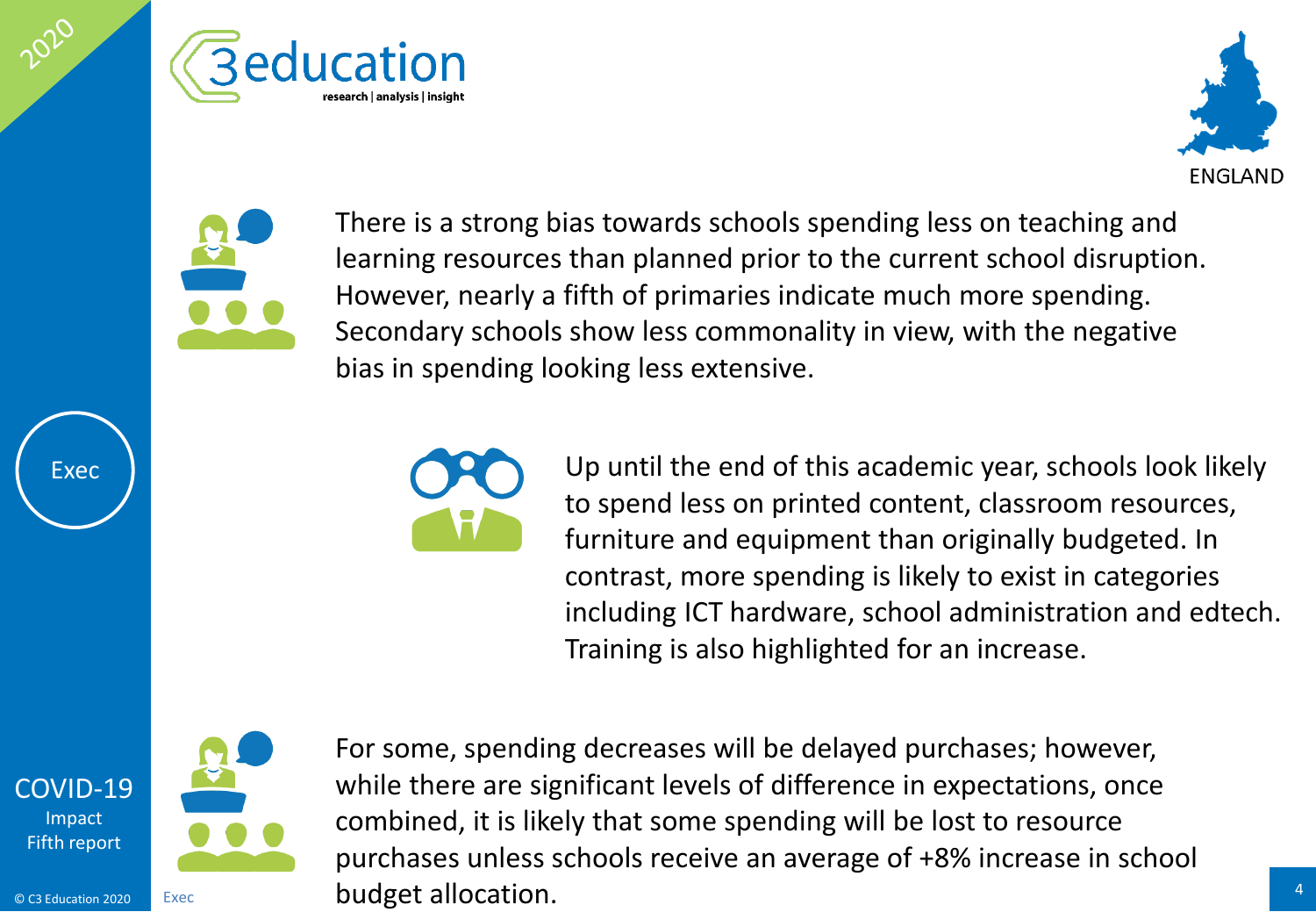





## Short-term impact on learning outcomes

#### Primary schools

More than half of primary schools suggest the current disruption will have a negative impact on the short-term learning outcomes of the majority of pupils in their school. It is, however, interesting to note that a small proportion think that there will not be a negative impact to any great extent.



#### [COVID-19](#page-2-0) Impact Fifth report

Q1A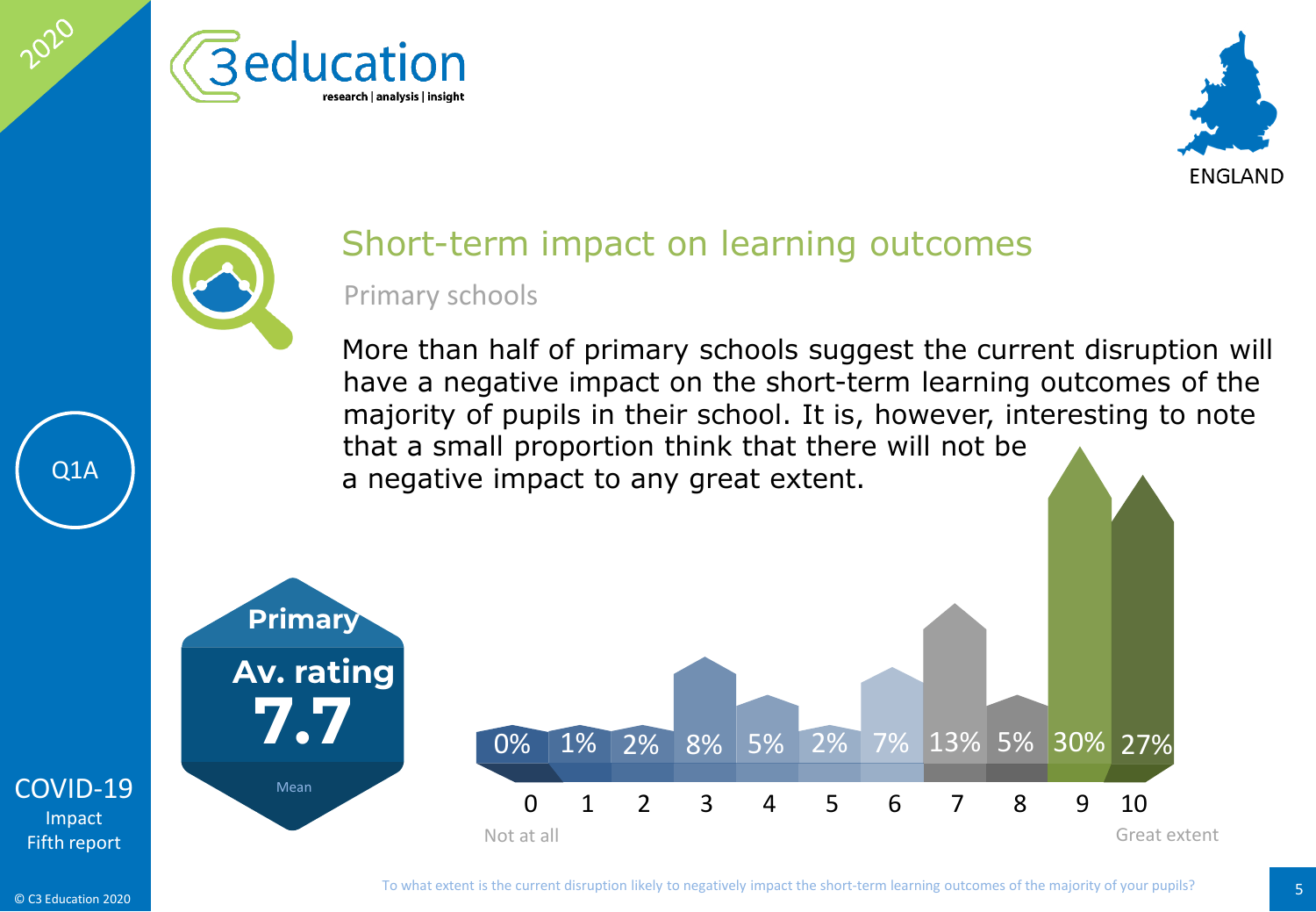





### Long-term impact on learning outcomes

Primary schools

While a fifth of primary SLTs think that there will be no long-term negative impact from the current disruption, this is not the only view. A similar proportion suggest at least some negative impact over the long term for the majority of their pupils.



[COVID-19](#page-2-0) Impact Fifth report

Q1B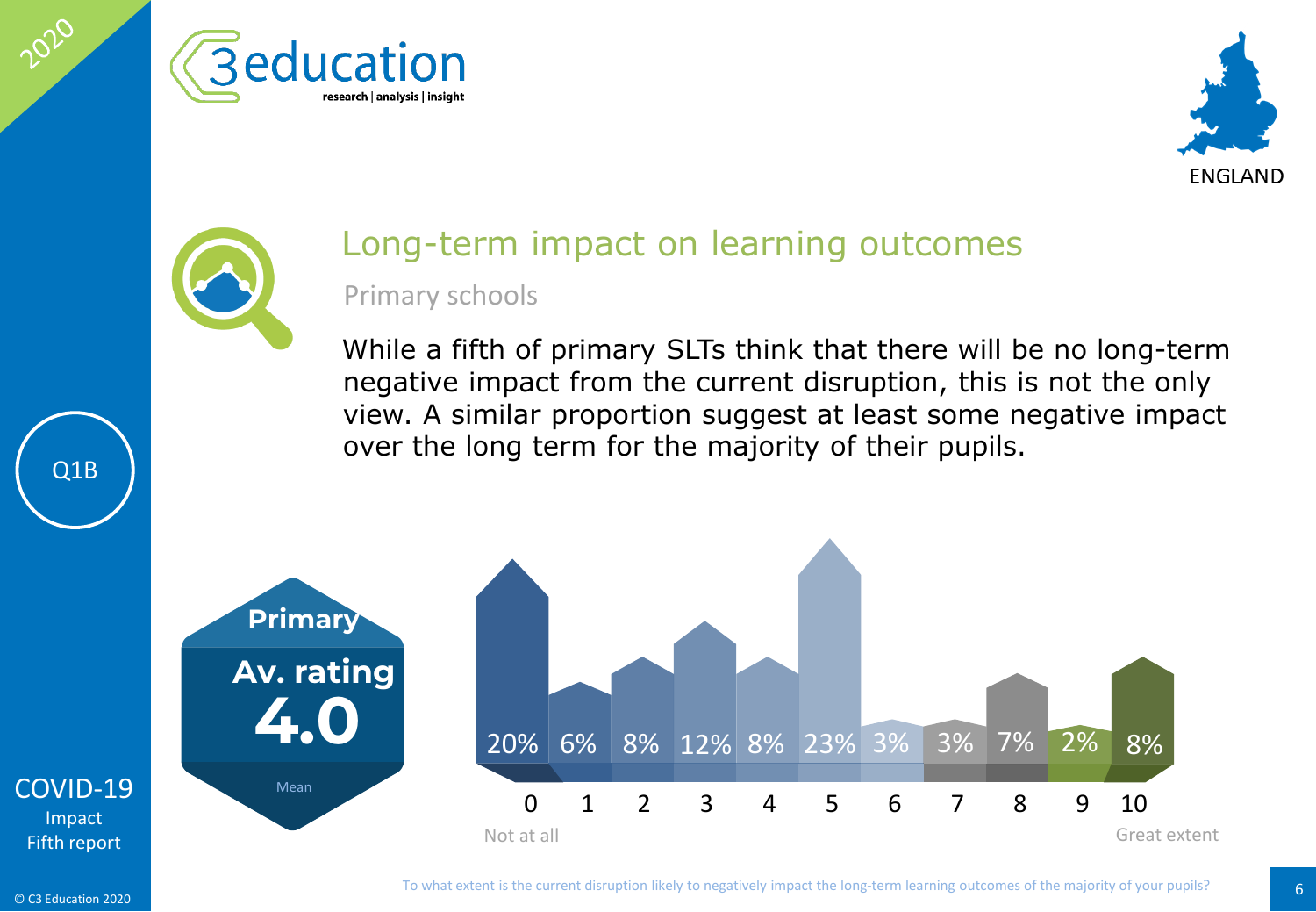





# Short-term impact on learning outcomes

#### Secondary schools

Fewer secondary schools (compared to primaries) indicate to a great extent that the current disruption will have a negative impact on short-term learning outcomes. However, it remains the case that few consider that it will have no, or little impact at all. Even so, a fifth of SLTs do suggest that the impact could be relatively limited.



#### [COVID-19](#page-2-0) Impact Fifth report

Q1A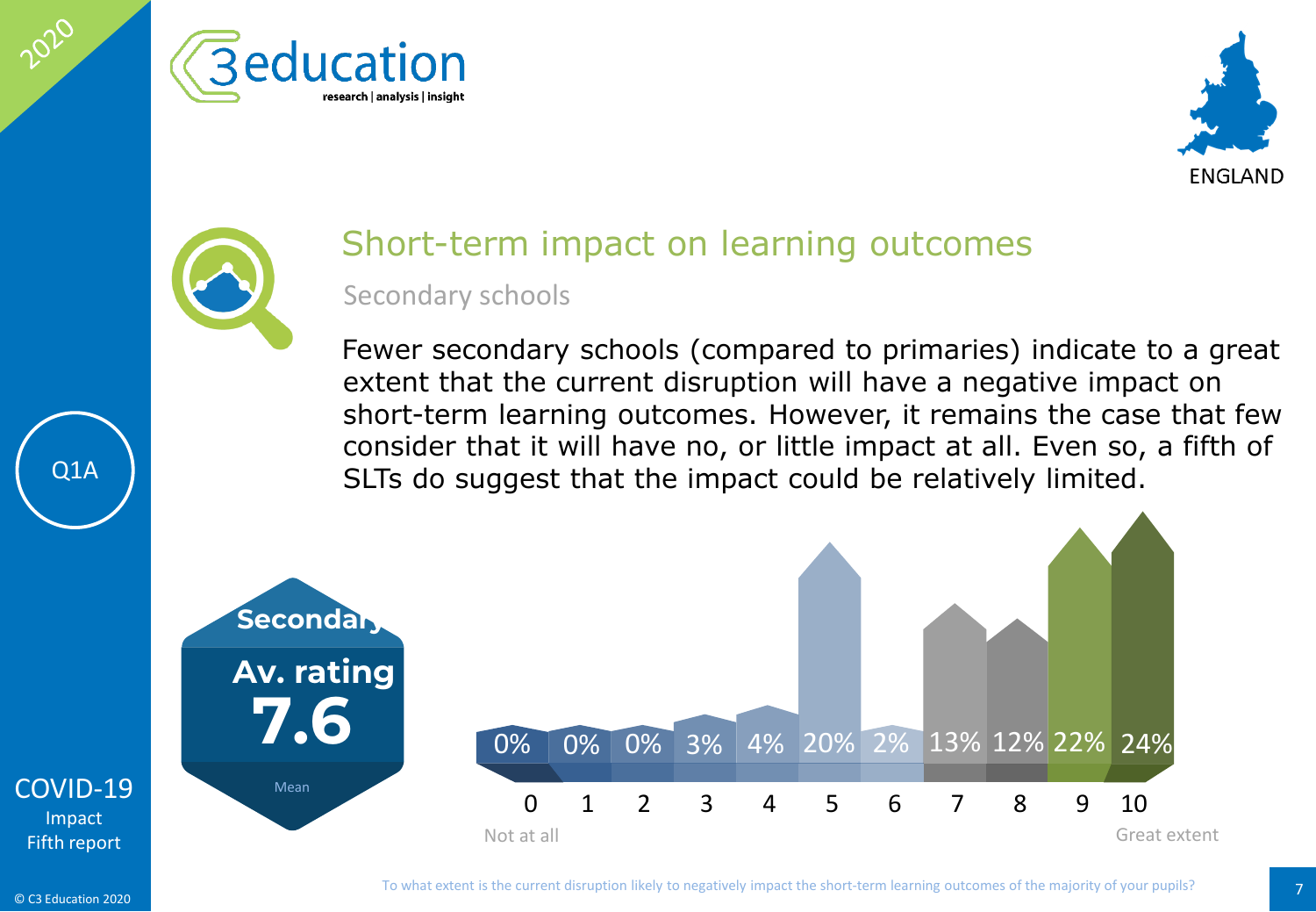





## Long-term impact on learning outcomes

#### Secondary schools

There is significantly more concern amongst secondary school leaders that there will be a long-term impact to learning outcomes for their pupils. There is an indication that academies and schools in the south of England are more concerned about the possible impact.



[COVID-19](#page-2-0) Impact Fifth report

Q1B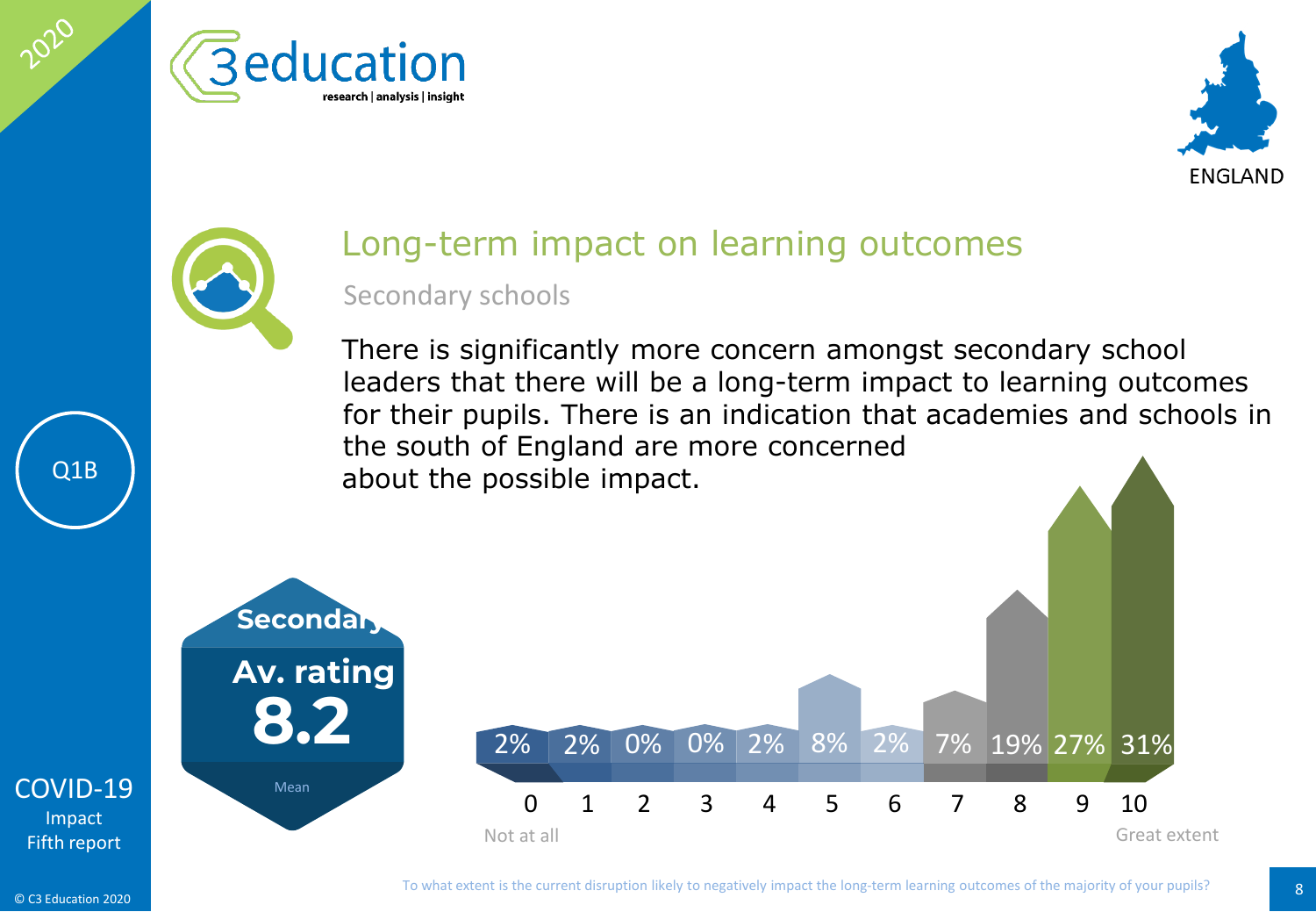





# Retaining teaching staff over the summer term

Primary schools

A fifth of primary schools are very concerned about their ability to retain teaching staff over the summer term. There is evidence that schools in large conurbations are more likely to be very concerned. Even so, only a minority of primary SLTs show little concern.



[COVID-19](#page-2-0) Impact Fifth report

Q2A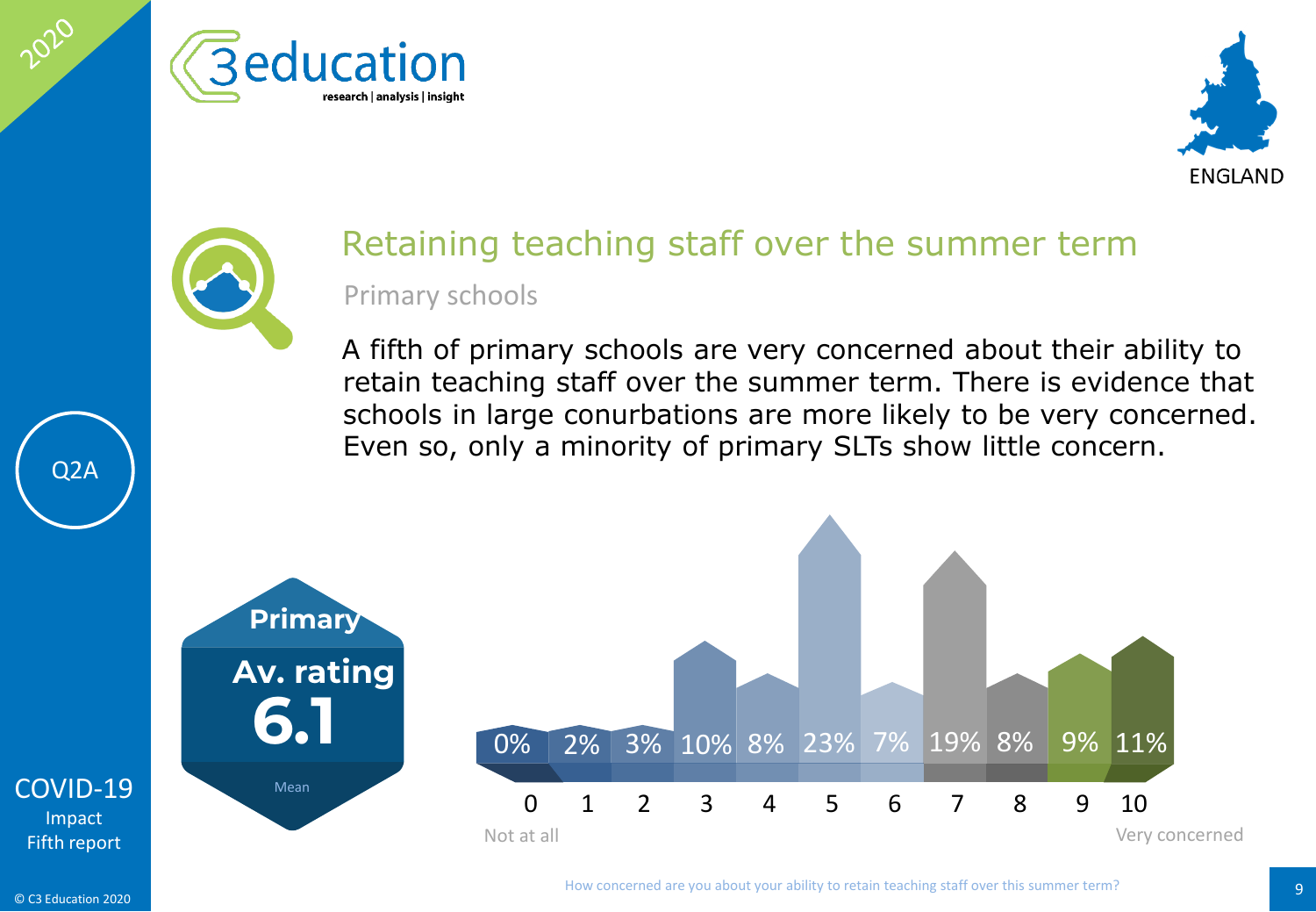





### Retaining teaching staff into the new academic year Primary schools

There is a broad range of view on primary schools to retain teaching staff into the new academic year in September. Half of SLTs are at least somewhat concerned and again this tends to be across schools in urban settings.



© C3 Education 2020

Impact

Q2B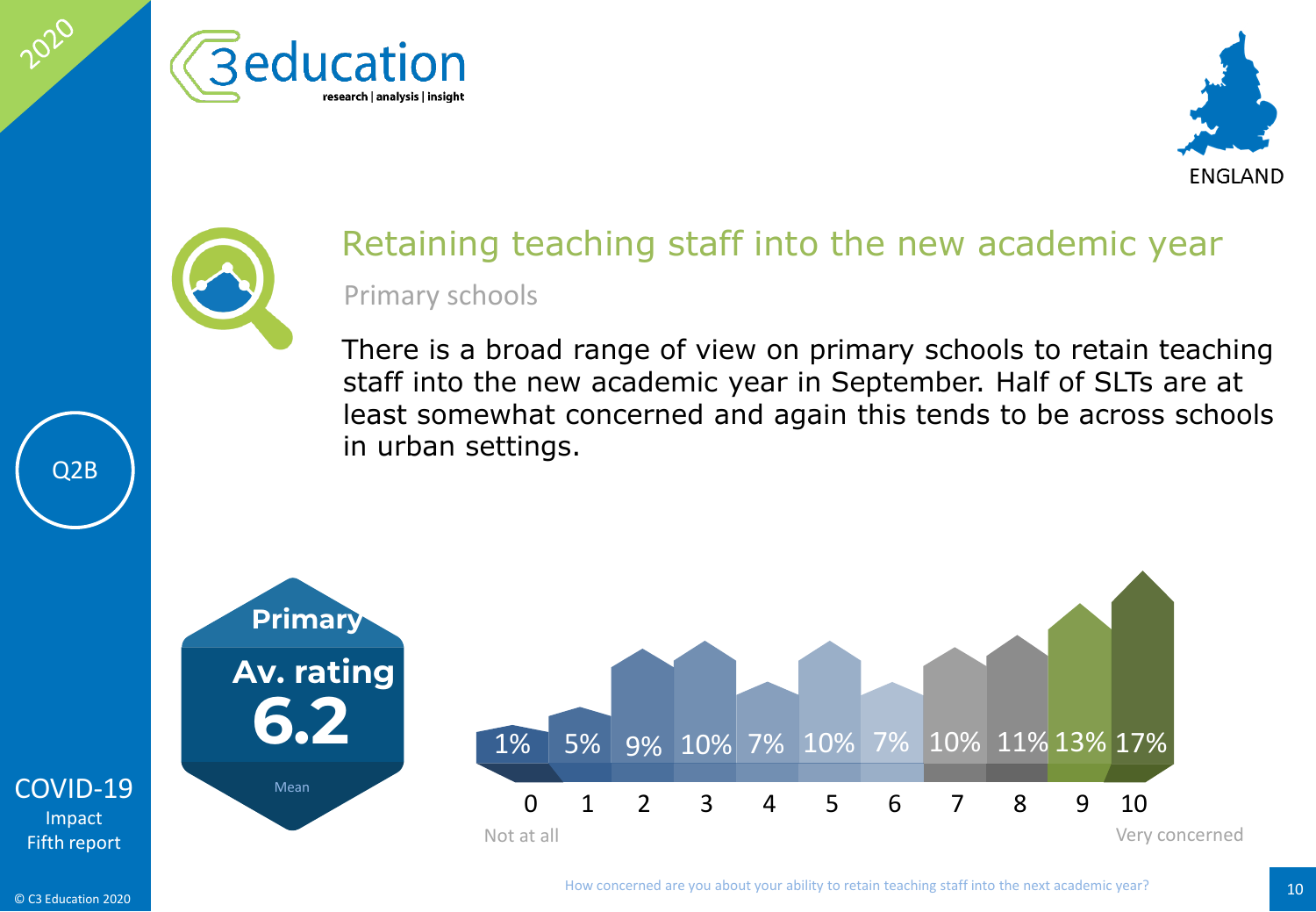





### Retaining teaching staff over the summer term Secondary schools

For the remainder of the summer term there is some concern in retaining teaching staff; however, compared to the primary sector there are few that are very concerned over retention over this period. Again, it tends to be schools in large cities that are most concerned.



[COVID-19](#page-2-0) Impact Fifth report

Q2A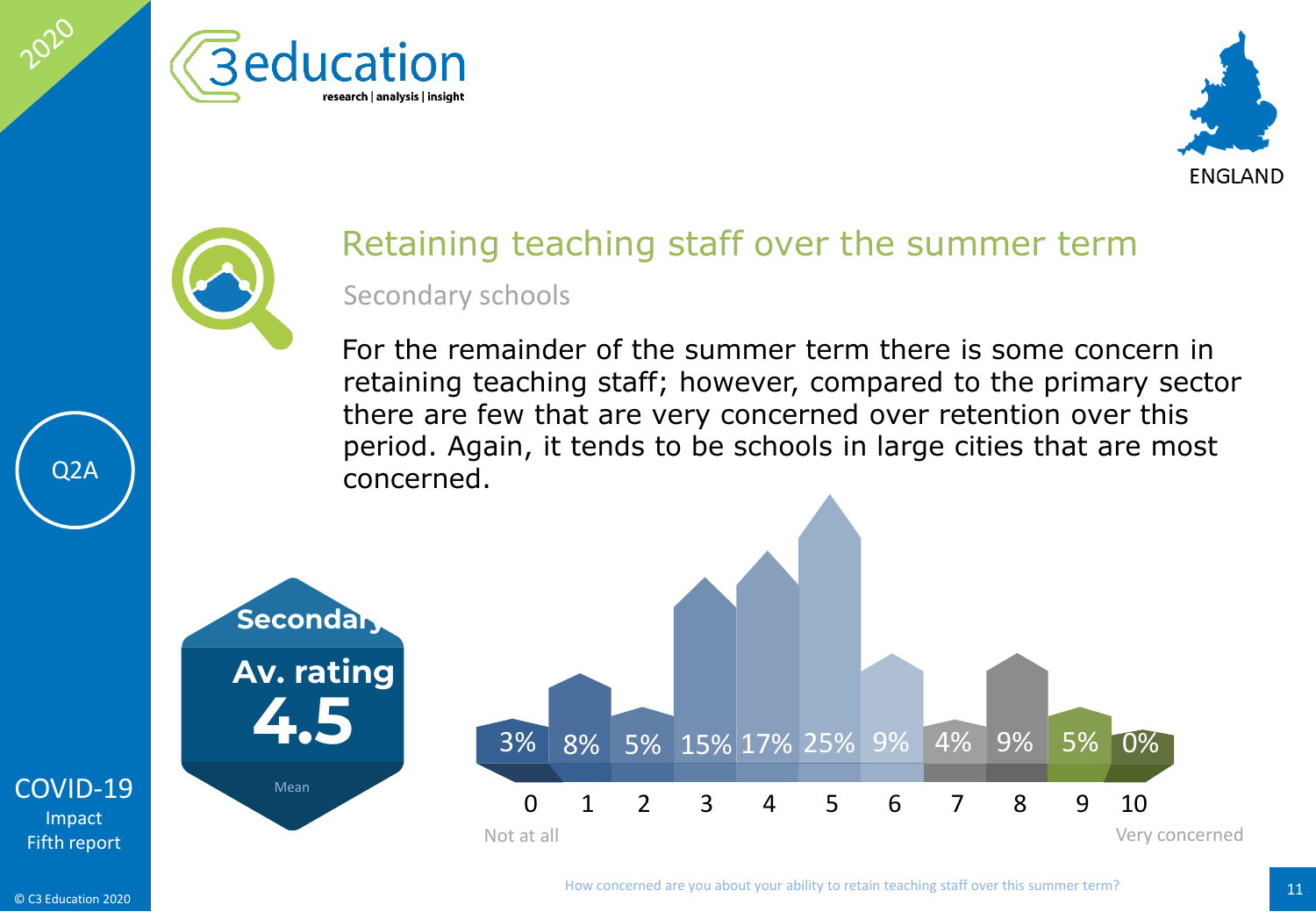





### Retaining teaching staff into the new academic year Secondary schools

Although few secondary schools are very concerned about retention of teaching staff over the summer term, there is greater concern as school leaders take a view into the next academic year. However, for some secondary schools there appears to be limited concern.



[COVID-19](#page-2-0) Impact Fifth report

Q2B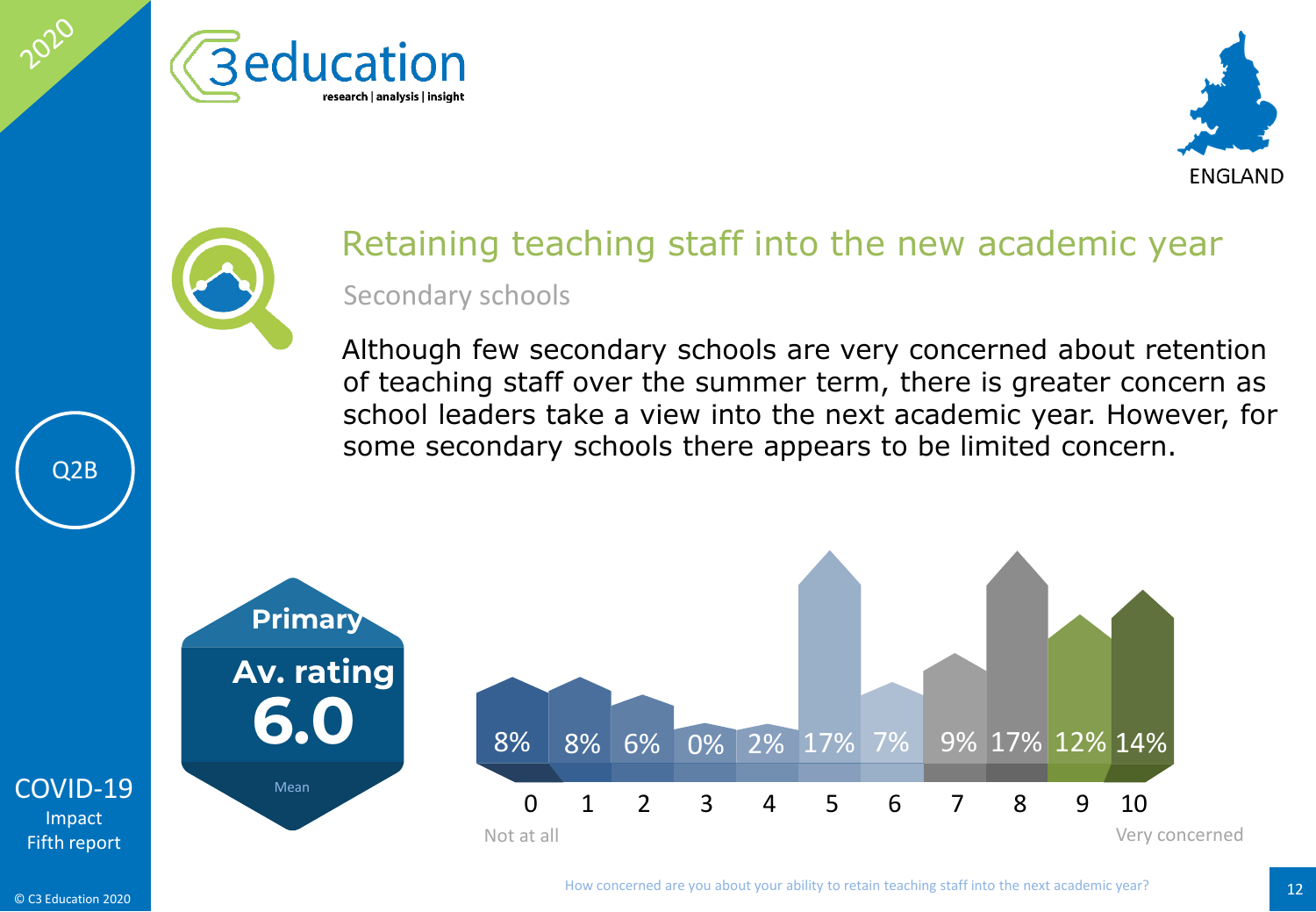





### Re-working of school budgets

#### Primary schools

More than half of primary schools are extensively re-working their school budget to meet the challenges of the current disruption. Few are indicating little movement, and these are more likely to be small schools.



© C3 Education 2020

Q3A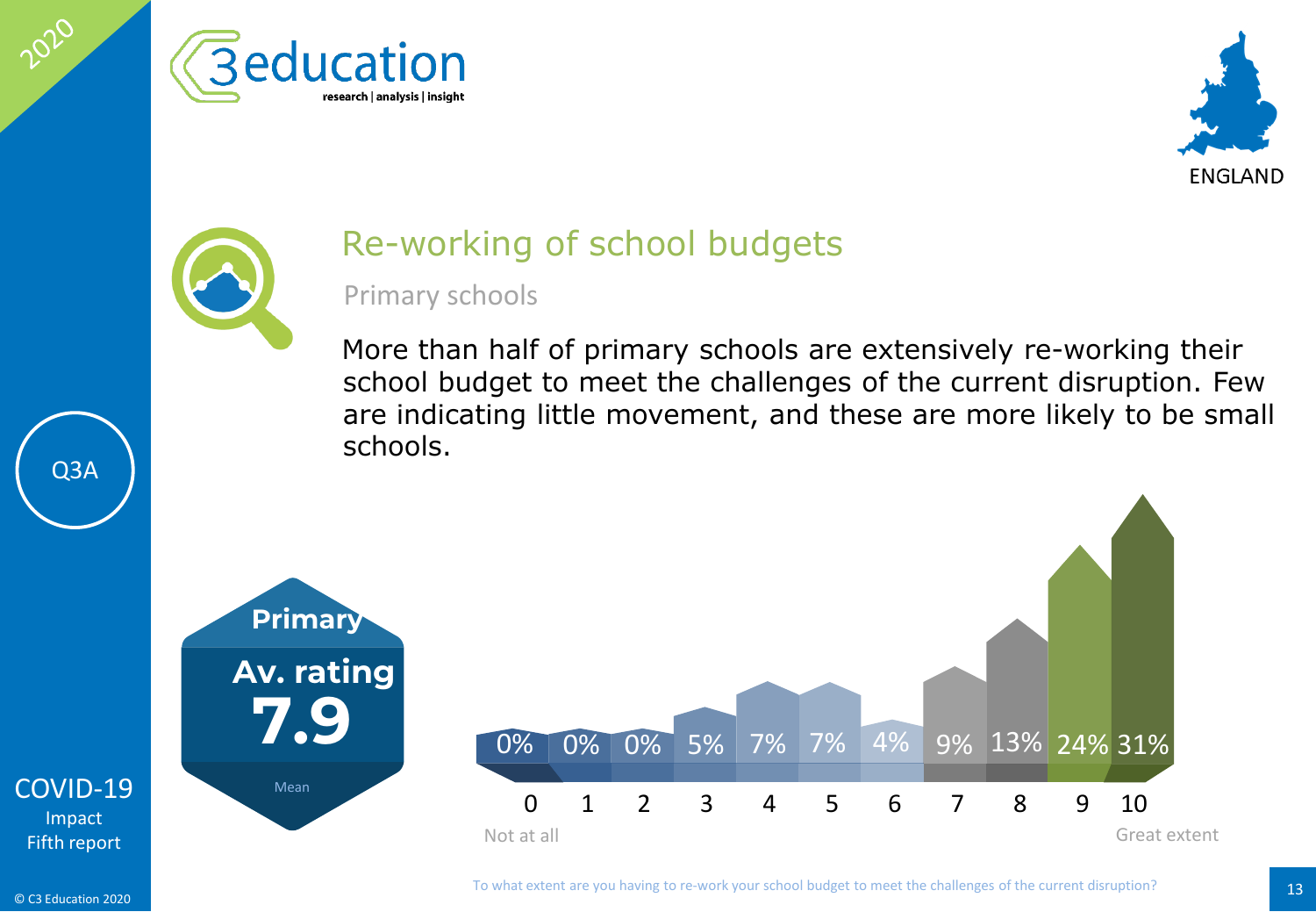





### Re-working of school budgets

#### Secondary schools

Secondary schools are almost in universal agreement that school budgets are requiring extensive re-working during this period of school closures.



[COVID-19](#page-2-0) Impact Fifth report

Q3A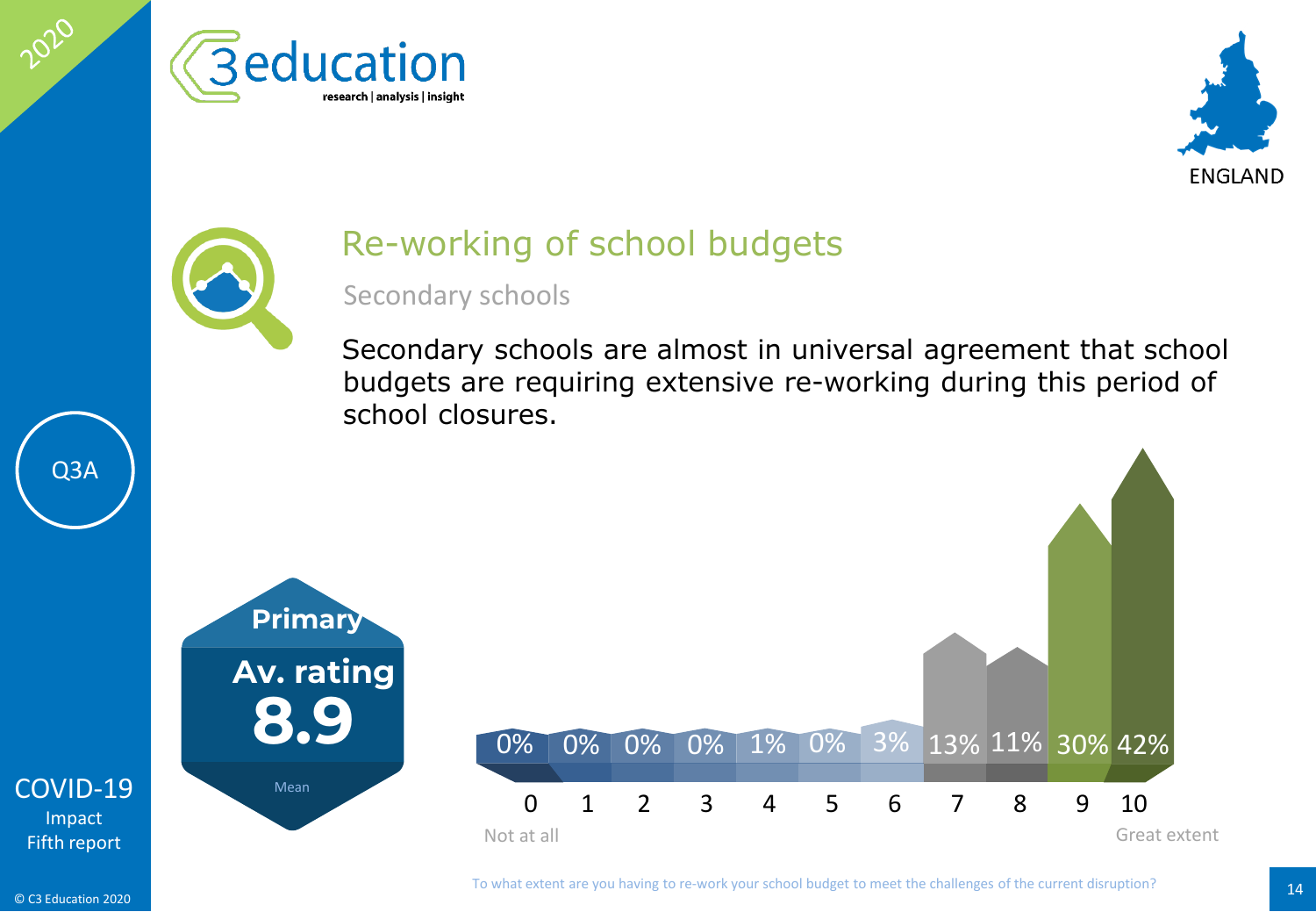





### Change in teaching and learning resource spending Primary schools

Q4

2020

There is a bias towards primary schools indicating a reduction in spending on teaching and learning resources compared to what was expected in their original budget. Those schools expecting to spend more are more likely to be those that have remained open for key

workers' children.<br>
and the contract of the contract of the contract of the contract of the contract of the contract of the contract of the contract of the contract of the contract of the contract of the contract of the co Much less Somewhat less Somewhat more No change **44 9% 15% 7% 18% %**  $\odot$ Much more  $\odot$ 

7% not sure or prefer not to say

Compared to what you budgeted to spend on teaching and learning resources earlier this 15 year or last year (depending on FY), how is your spending likely to change?

#### [COVID-19](#page-2-0)

Impact Fifth report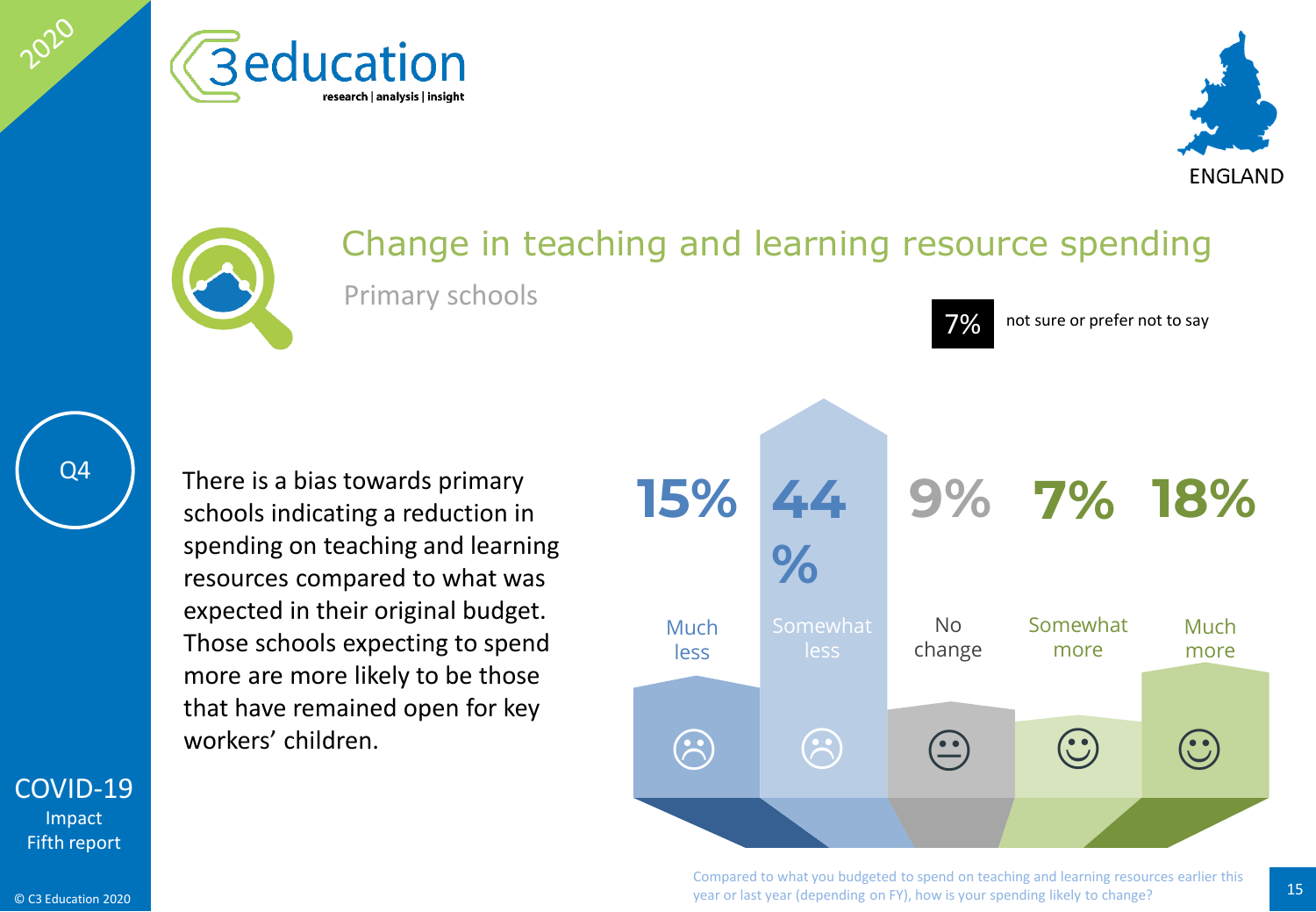





### Change in teaching and learning resource spending Secondary schools



3% not sure or prefer not to say

2020

Secondary schools are more likely than primary schools to indicate expansion in spending on resources compared to what had been budgeted. However, the bias remains towards less spending, with a quarter expecting much less spending (all of which are



Compared to what you budgeted to spend on teaching and learning resources earlier this 16 year or last year (depending on FY), how is your spending likely to change?

### [COVID-19](#page-2-0)

Impact Fifth report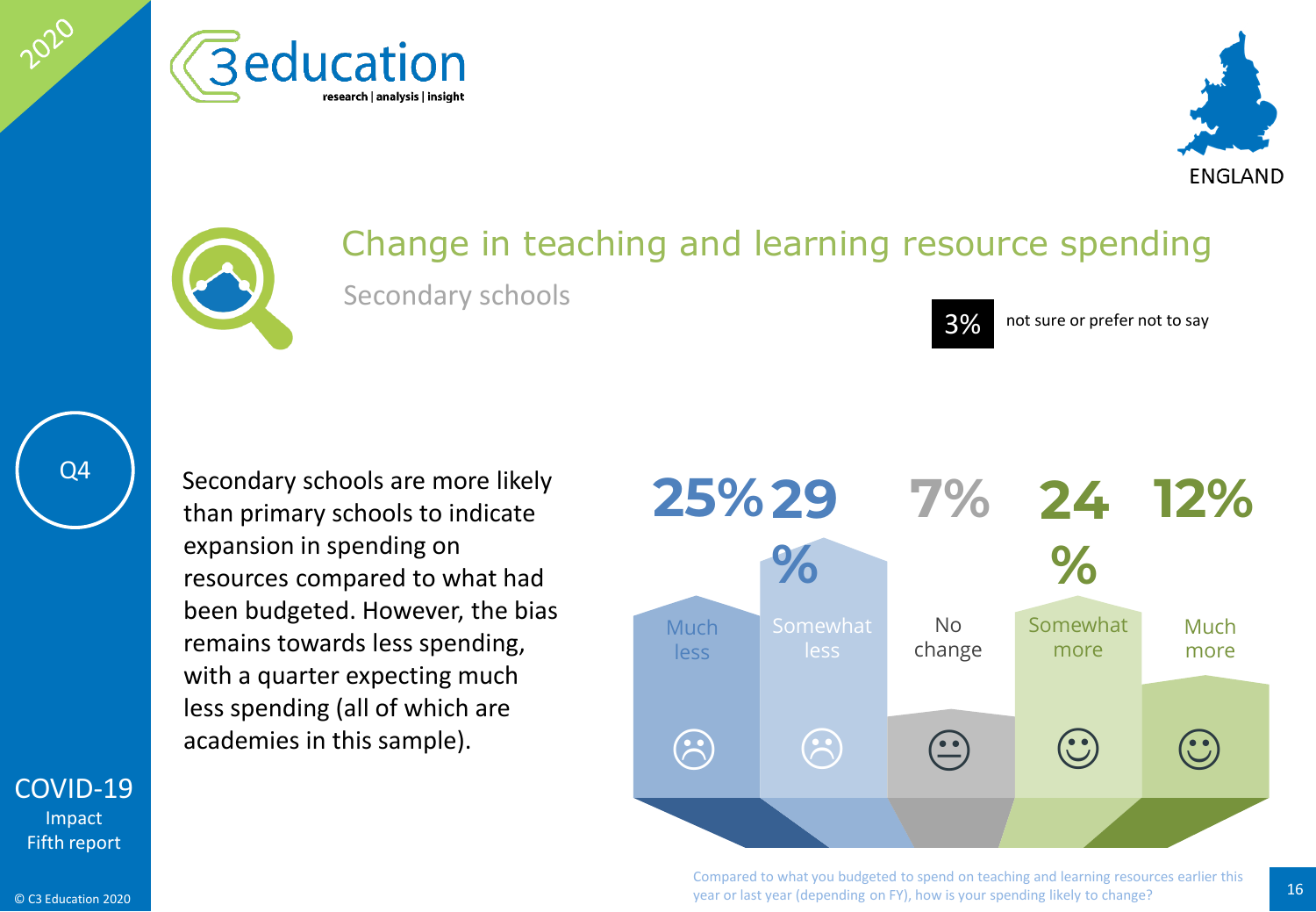





### Categories seeing most spending CONTRACTION All schools

There is evidence that printed materials and other physical curriculum resources are most likely to be identified by schools as an area that has recorded contraction in spending up to this point in time. Furniture purchases have also been impacted by a quarter of schools. In contrast, spending on assessment and feedback has remained relatively stable.



Impact Fifth report

© C3 Education 2020

[COVID-19](#page-2-0)

Q3B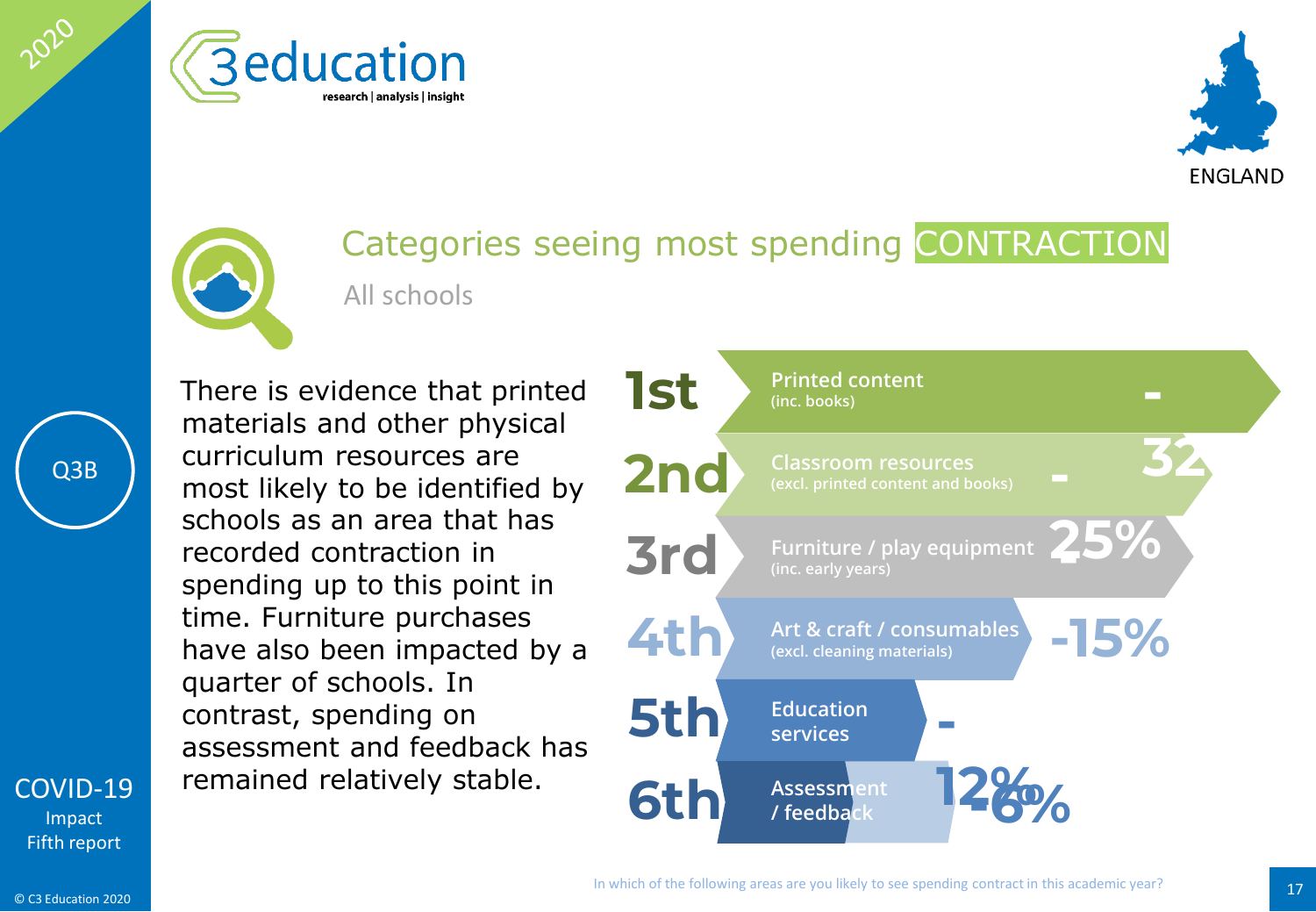





### Categories seeing most spending EXPANSION All schools

Q3C

2020

[COVID-19](#page-2-0) Impact Fifth report

Half of schools are spending, in some cases, significantly more on ICT hardware – most specifically teacher and pupil devices for home teaching and learning. This is supported by investment in edtech software and content (including support). Training is also higher in around a quarter of schools than anticipated at the beginning of this academic year.

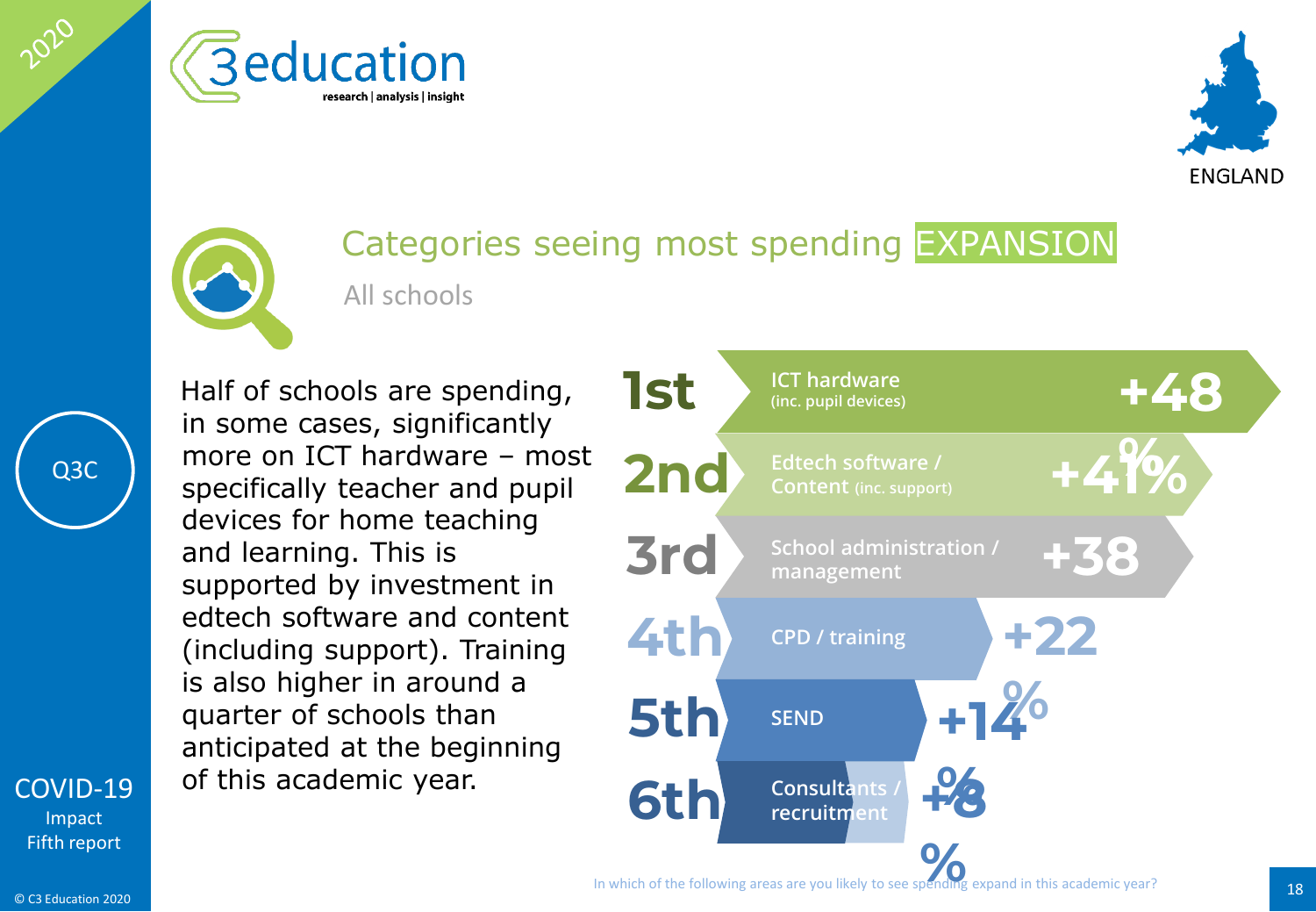





### Delay in resource spending

#### Primary schools

Over a third of primary schools indicate no significant delay in spending on teaching and learning resources until later in the year. However, a larger proportion (about half) are indicating delay, with almost a fifth indicating this to a great extent.







To what extent are you delaying teaching and learning resource purchases until later in the year when you have a<br>
19 better idea on need or budget?

Q5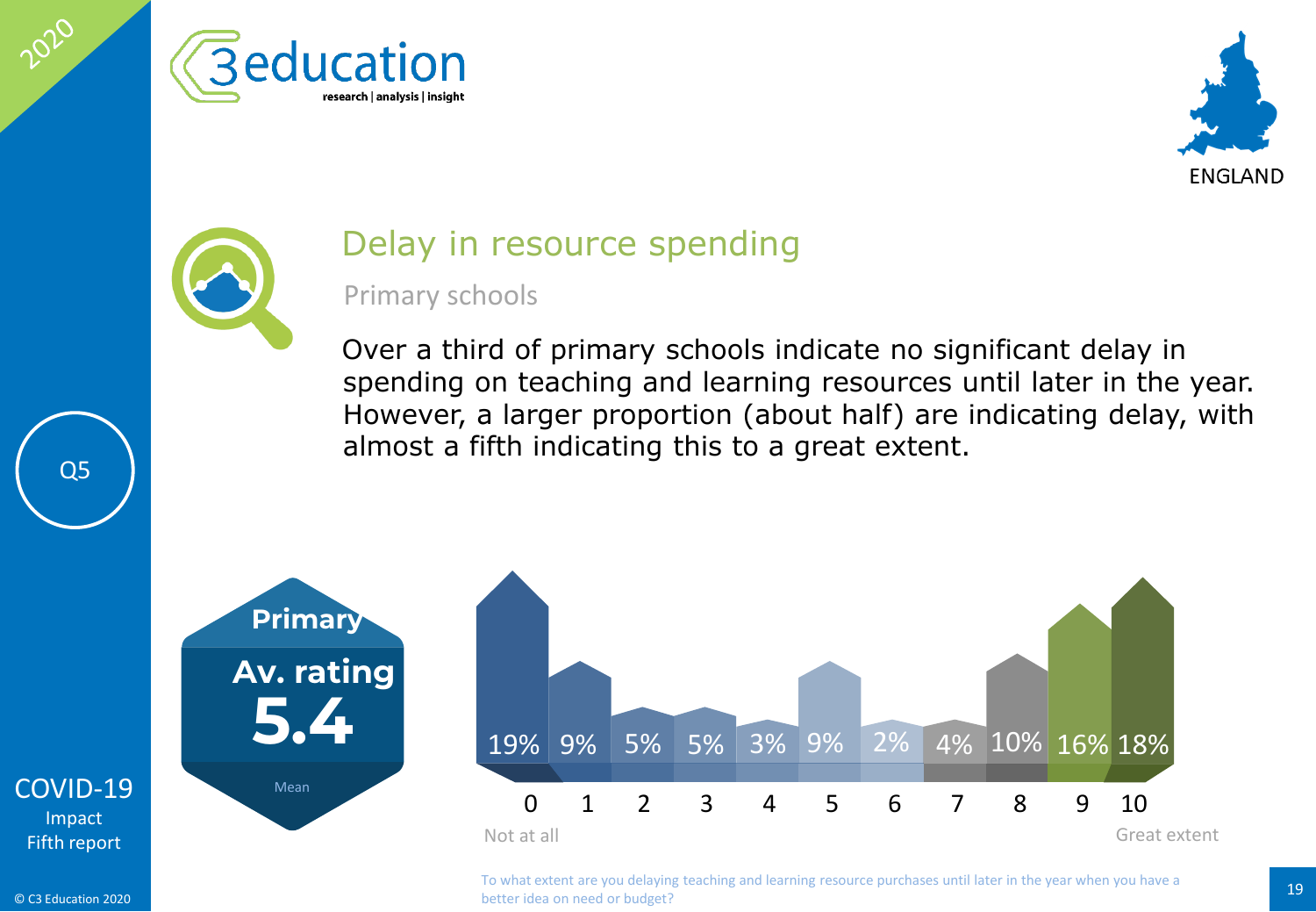





### Delay in resource spending

26% 1%

#### Secondary schools

Nearly three-quarters of secondary schools are indicating delays in making purchases of teaching and learning resources until later in the year, suggesting an uplift in spending in the new academic year. However, a quarter indicate no delays.





Q5

Not at all Great extent

<sup>20</sup> To what extent are you delaying teaching and learning resource purchases until later in the year when you have a better idea on need or budget?

0 1 2 3 4 5 6 7 8 9 10

7% 1% 3% 3% 2% 8% 8% 18% 23%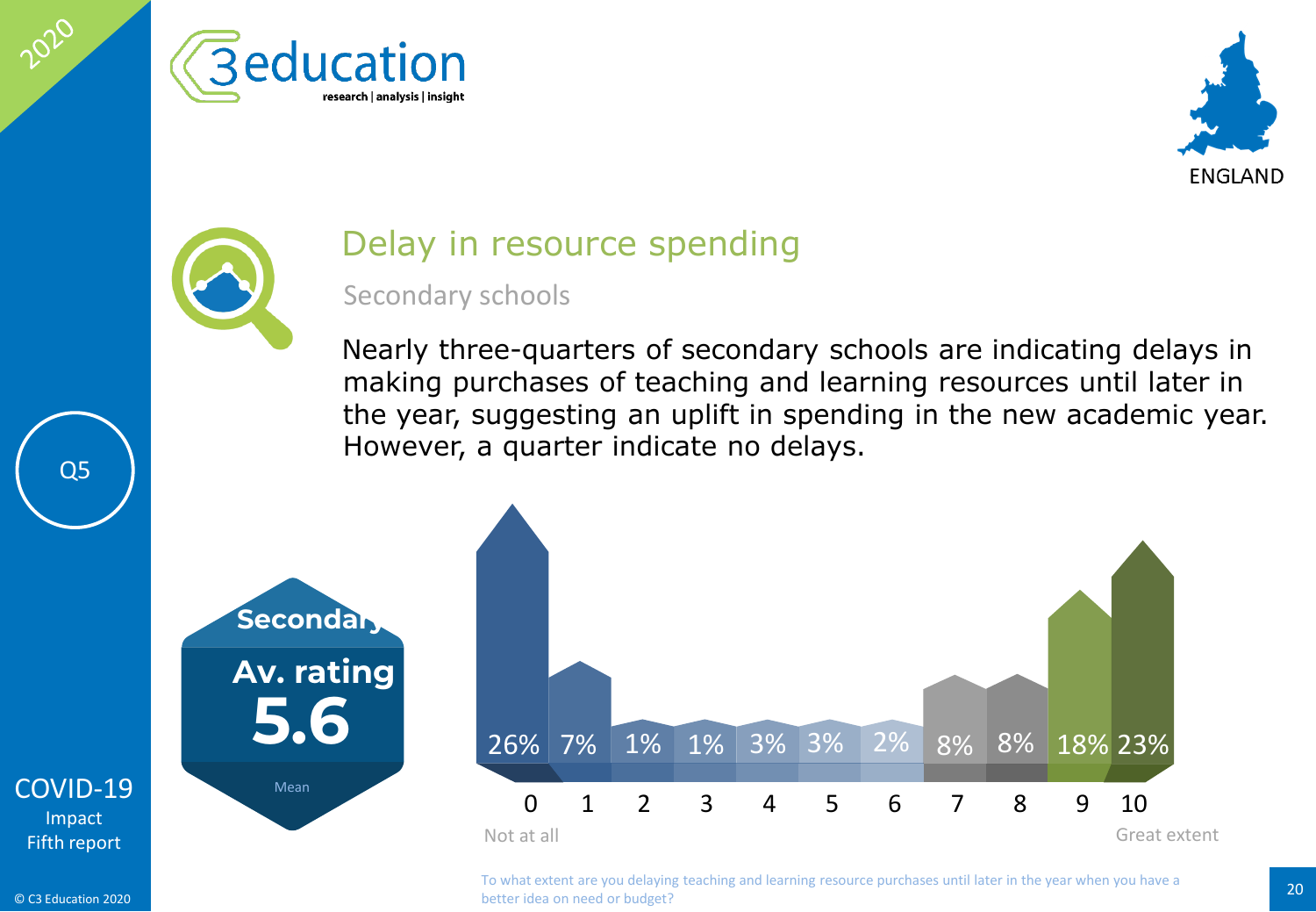





### Additional funding required to restore budgets All schools

On average schools are looking to an  $+8\%$  increase in funding from government to bring their school budgets back to the level in which they had budgeted prior to this period of school disruption.



Q6